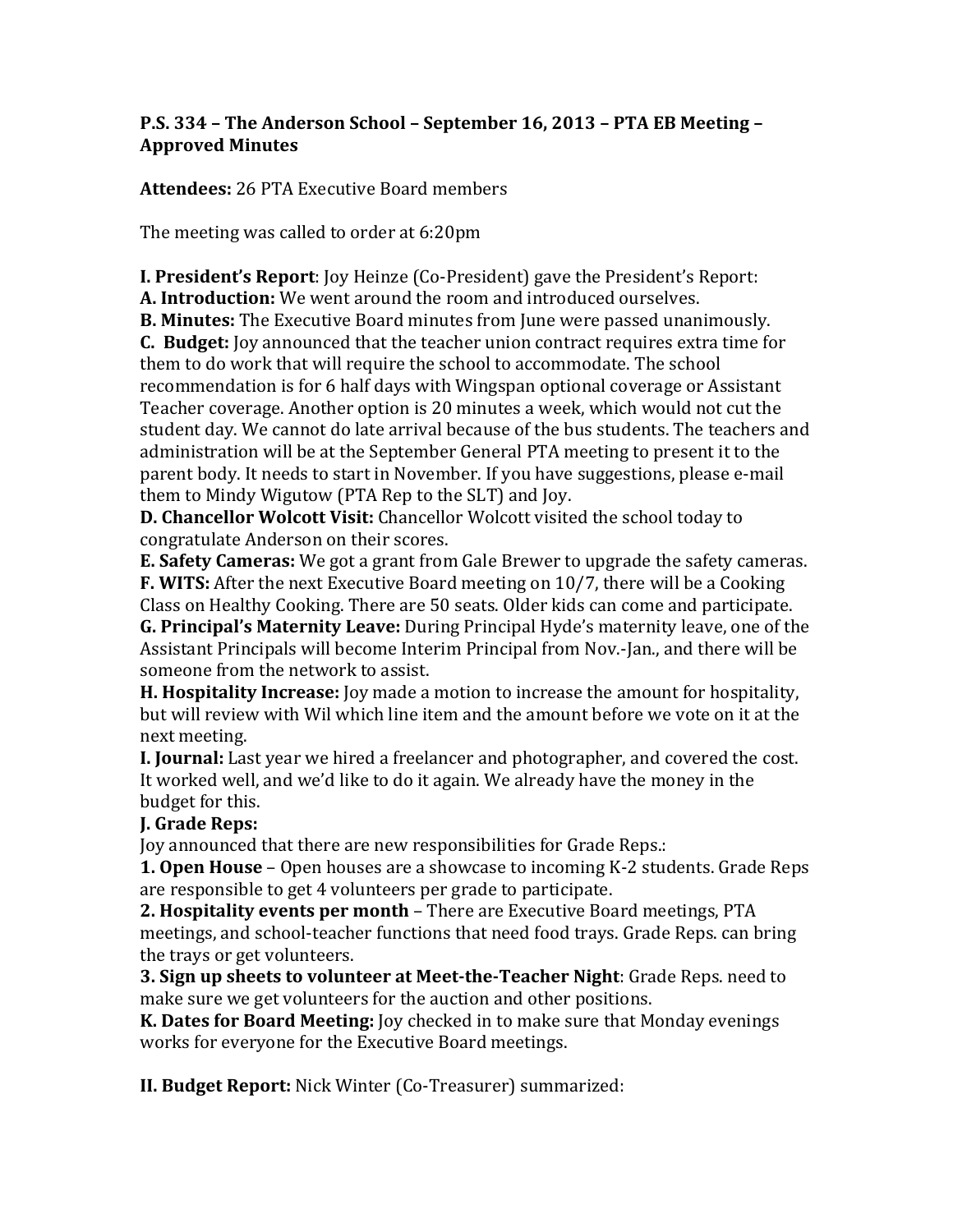**A. Cash Handling and Conflict of Interest Form:** The Executive Board will need to sign these forms. You can sign and send hard copy or electronically. Or he will collect at the next Executive Board meeting.

**B. Cash Collection Procedures:** We have procedures. New board members should see the other treasurers for these.

**C.** Goals: Last year we met our goals. We adjusted our cash management strategy to reduce how much was in each bank, we got a higher interest rate, tighten financial controls, had an audit conducted, set up the ability to accept stock donations, and set up an Amazon.com account to purchase on a tax-free basis (please note that ordering from this requires lead time). This year we want to issue 1099 forms to vendors. 

**D. Financial Statements:** Nick sent around June statements, but will have summary of end-of-year. There are some restricted funds for science and music, which will be used for this purpose.

**E. Surplus:** We had a surplus last year, and discussed options. We do not want to add any on-going expenses and do not want to depend on Greenflea funds. This year, current revenue meets expenses.

We are trying to improve the electives to implement some of the learning from the June enrichments, including a Stock Market game and TED.

# **III.** Fundraising:

**A. Welcome Picnic:** Julie Schiffman (VP, Fundraising) is organizing the Welcome Picnic on  $9/21$  from 11-2. We voted to up the line item to \$300 and will up the budget \$500 for the future.

**B. Picture Day:** Lisa Carr is organizing Picture Day, and coordinating with Marcie Shaw.

**C. Thanksgiving Eve:** This year Macy's said no (so far), it's the first night of Hannukah, and we have a newly painted yard, and it's a lot of work. We determined that we would not do it if Macy's will do it. We'd like to revisit co-sponsoring the Election Day back-sale with the other schools in the building and will re-open the discussion with them.

**D. Direct Appeal:** Amy Davidson (VP, Fundraising) said that we raise 40-50% of our direct appeal funds during the week of Meet-the-Teacher Night. There are some special promotions, including a lunch bag and MacBook Air. Suggested donation is  $$1,300$  per child.

**E. Auction:** We are still looking for a location for the auction and need a lot of volunteers. 

**F. Elections:** Kindergarten rep. nominations are needed and will be voted on during the next PTA meeting. We will also need Budget Committee members, which are elected in October.

**V. Communications:** Stuart Agtsteribbe (VP, Communications) reported:

A. Website: We need help reviewing old information on the website, because we want to remove it.

**B. Committee:** A Kindergarten parent will be joining the committee.